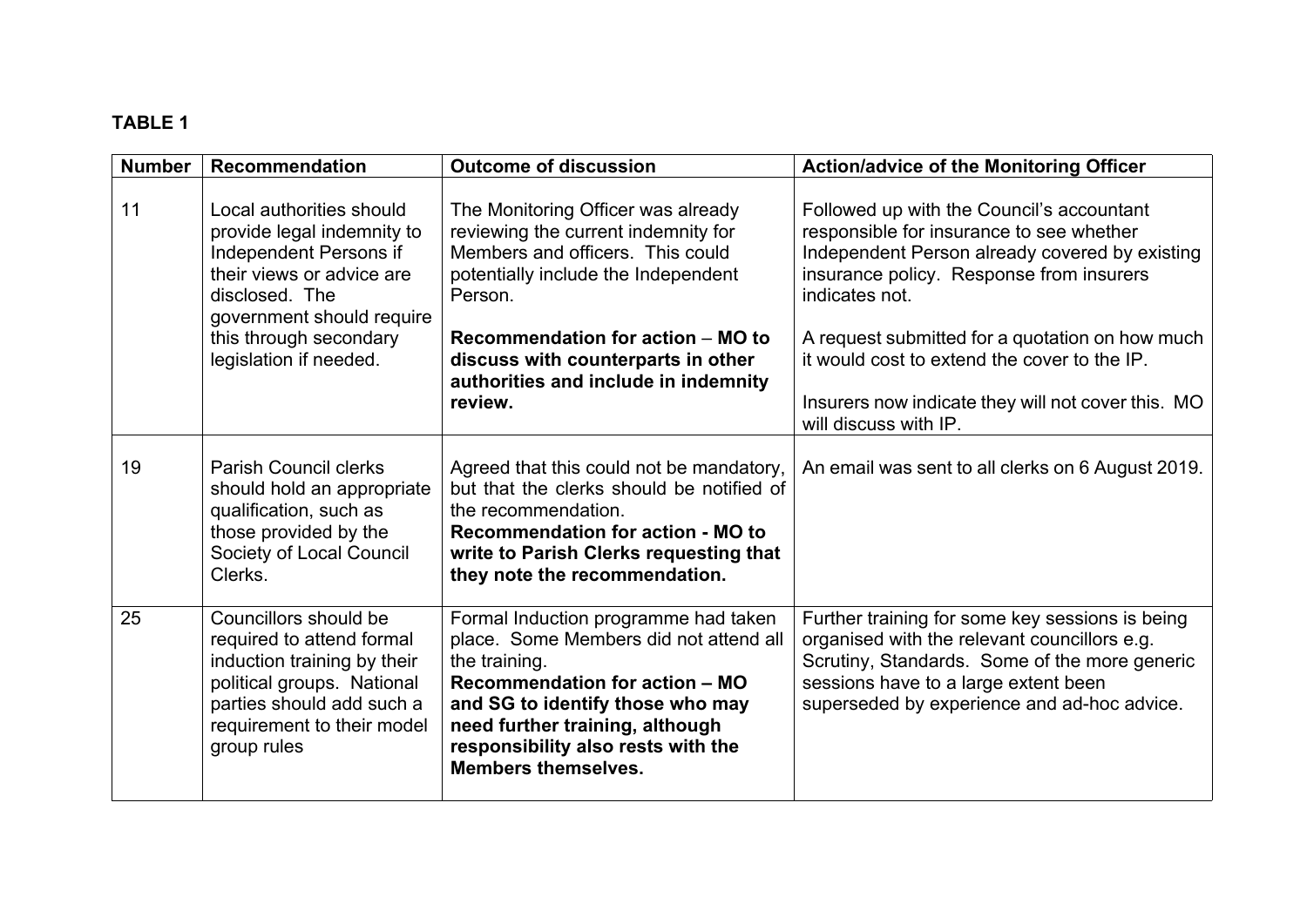## **TABLE 2**

| <b>Number</b>  | <b>Best Practice</b>                                                                                                                                                                                                                                                                  | <b>Outcome of discussion</b>                                                                                                                                                                                                                                                                                                                                                                                                                       | <b>Action/advice of the Monitoring Officer</b>                                                                                                                                                                                    |
|----------------|---------------------------------------------------------------------------------------------------------------------------------------------------------------------------------------------------------------------------------------------------------------------------------------|----------------------------------------------------------------------------------------------------------------------------------------------------------------------------------------------------------------------------------------------------------------------------------------------------------------------------------------------------------------------------------------------------------------------------------------------------|-----------------------------------------------------------------------------------------------------------------------------------------------------------------------------------------------------------------------------------|
|                | Local authorities should<br>include prohibitions on<br>bullying and harassment in<br>codes of conduct. These<br>should include a definition<br>of bullying and<br>harassment,<br>supplemented with a list of<br>examples of the sort of<br>behaviour covered by such<br>a definition. | There is a general obligation within the<br>code with regard to bullying, but there is<br>no mention of harassment nor a<br>definition of either.<br>Recommendation for action - MO to<br>add in harassment and include<br>definitions (ordinary meanings from<br>dictionary).                                                                                                                                                                     | This has been drafted. The revised Code of<br>Conduct is shown at Appendix 2 with the changes<br>tracked in.<br>If agreed on 9 October, this would need to be a<br>recommendation from the Standards Committee<br>to Full Council |
| $\overline{2}$ | Councils should include<br>provision in their code of<br>conduct requiring<br>councillors to comply with<br>any formal standards<br>investigation, and<br>prohibiting trivial or<br>malicious allegations by<br>councillors                                                           | Not thought necessary. If a member<br>chooses not to participate in any formal<br>standards investigation, they run the risk<br>of not getting their views across. That is<br>a matter for them. To create an<br>additional scope for breach would seem<br>excessive and not really be of benefit.<br>Trivial and malicious allegations can<br>already be rejected under the local<br>assessment criteria already in place.<br>No action required. |                                                                                                                                                                                                                                   |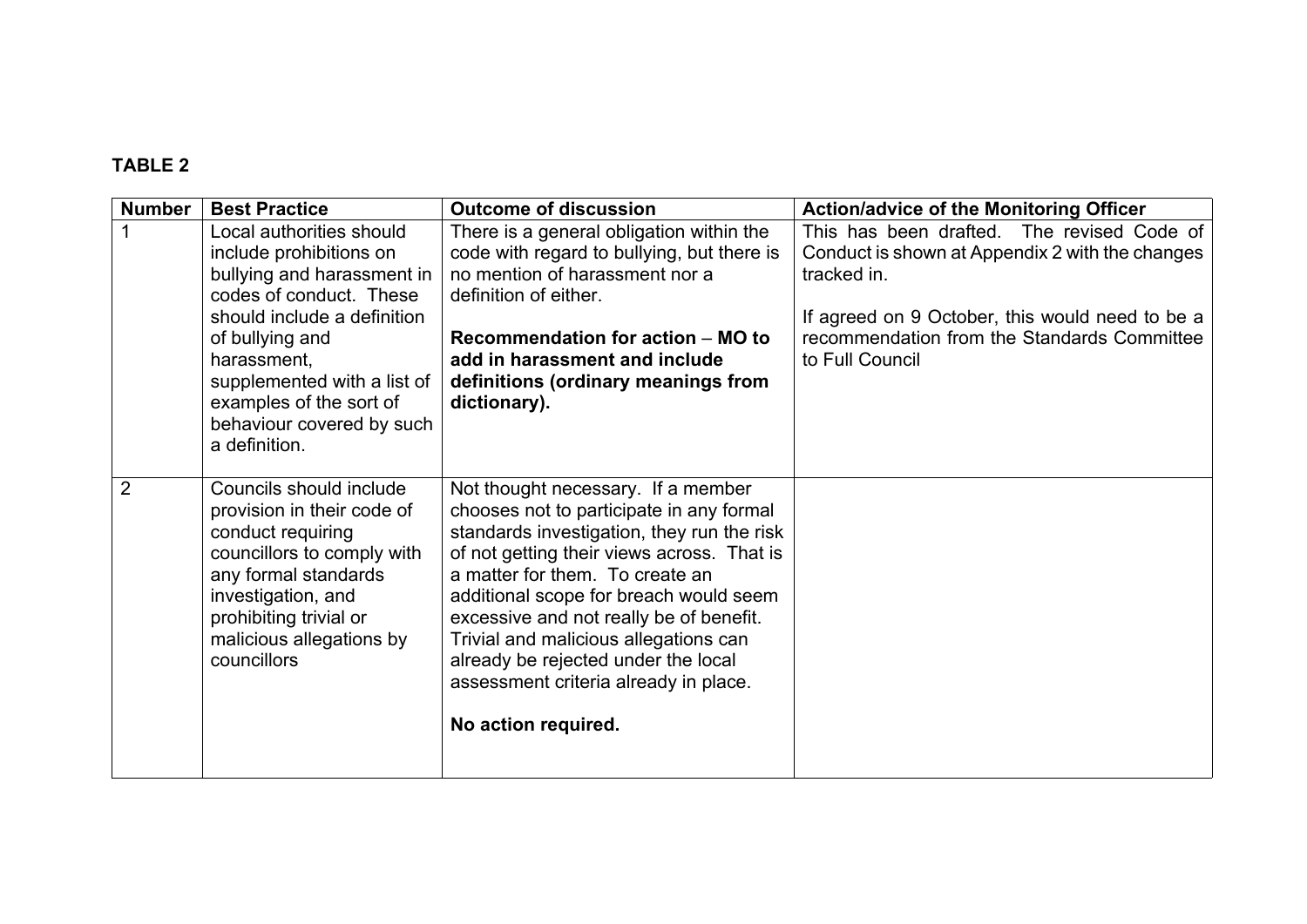| $\overline{3}$ . | Principal authorities should<br>review their code of<br>conduct each year and<br>regularly seek, where<br>possible, the views of the<br>public, community<br>organisations and<br>neighbouring authorities. | The code of conduct was available on<br>the website and was amended when<br>required.<br>No action required.                                                                                                                                                                                                                                                       |                                                                                                                                                                                                                                                                                                                                                                                                                                                                                                                                                                                                 |
|------------------|-------------------------------------------------------------------------------------------------------------------------------------------------------------------------------------------------------------|--------------------------------------------------------------------------------------------------------------------------------------------------------------------------------------------------------------------------------------------------------------------------------------------------------------------------------------------------------------------|-------------------------------------------------------------------------------------------------------------------------------------------------------------------------------------------------------------------------------------------------------------------------------------------------------------------------------------------------------------------------------------------------------------------------------------------------------------------------------------------------------------------------------------------------------------------------------------------------|
| $\overline{4}$ . | An authority's code should<br>be readily accessible to<br>both councillors and the<br>public, in a prominent<br>position on the council's<br>website and available in<br>council premises.                  | The code of conduct was readily<br>available on the website and upon<br>request.<br>No action required                                                                                                                                                                                                                                                             |                                                                                                                                                                                                                                                                                                                                                                                                                                                                                                                                                                                                 |
| 5.               | Local authorities should<br>update their gifts<br>and<br>hospitality register at least<br>once per quarter, and<br>publish it in an accessible<br>format such as CSV                                        | Acknowledged that Members could<br>either add gifts and hospitality to their<br>ROI form or complete a separate form.<br>Register kept by Member Services.<br>Automated quarterly reminder to<br>Members discussed. Consideration of<br>how to publish in one format only.<br>Recommendation for action - MO and<br>SG to liaise and provide advice to<br>Members. | There was section 7 in the ROI form and a<br>separate form in Appendix H, leading to potential<br>Updating ROI forms is often<br>confusion.<br>overlooked and there is no reason for gifts to<br>remain on a Members' register indefinitely.<br>The old section 7 has been removed from the<br>ROI form in the Constitution using MO's powers<br>of minor amendment, as has the reference to it in<br>the Code of Conduct (pg. 146) - and also in the<br>guidance on registrable interests (pg. 248).<br>Members to be directed to use the separate form<br>in Appendix H. Put guidance on WIS. |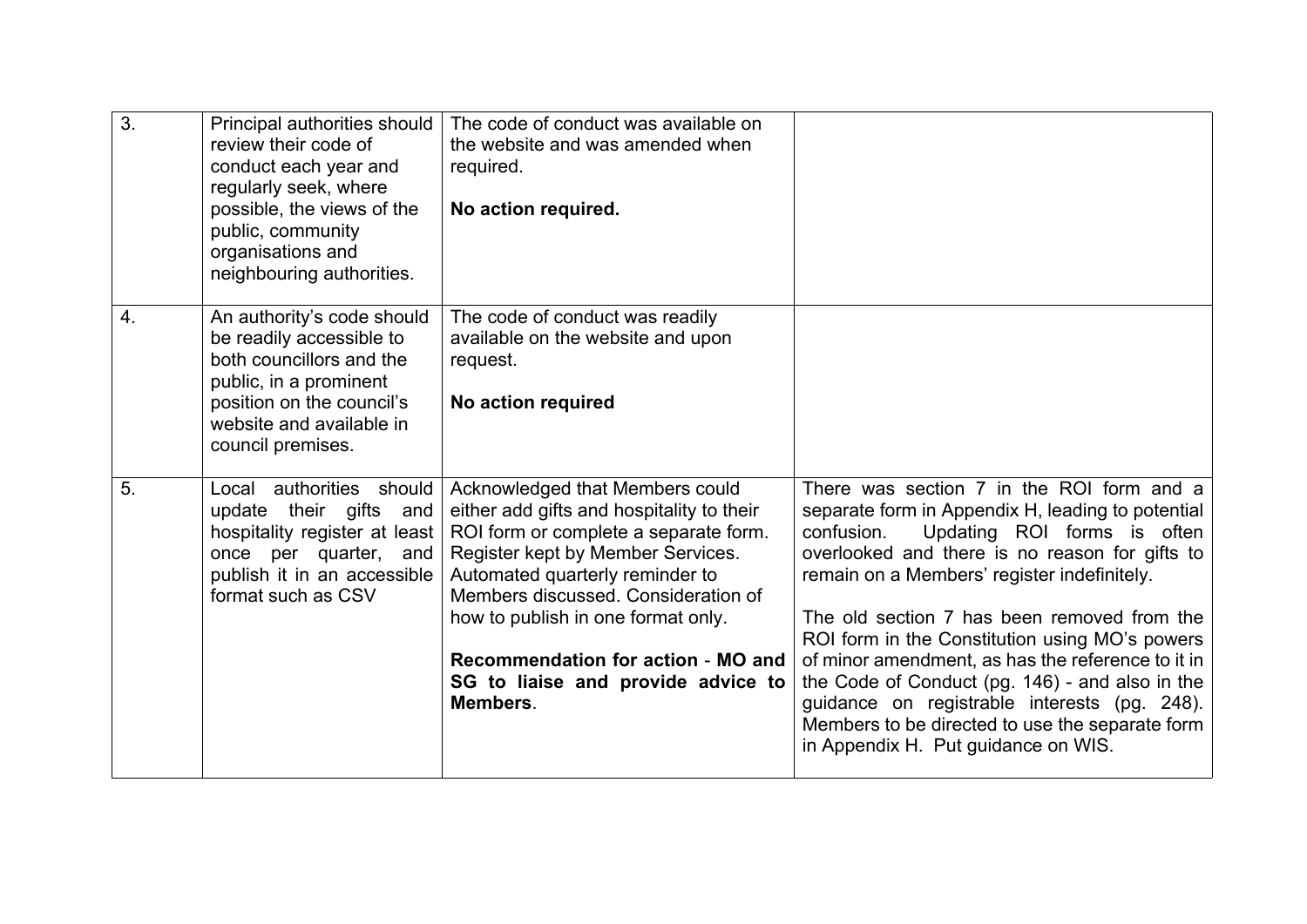|                |                                                                                                                                    |                                                                                                                                                                                                                                                                                                                                                                                  | The MO will also need to contact the Clerks to<br>parish councils as many have register of interest<br>forms that are the same or similar to those used<br>by Mid Devon DC. These currently include<br>requiring the form to be sent to the MO, which is<br>not necessary. This will be taken forward as a<br>separate piece of work.                                                                                                                                                                                                          |
|----------------|------------------------------------------------------------------------------------------------------------------------------------|----------------------------------------------------------------------------------------------------------------------------------------------------------------------------------------------------------------------------------------------------------------------------------------------------------------------------------------------------------------------------------|------------------------------------------------------------------------------------------------------------------------------------------------------------------------------------------------------------------------------------------------------------------------------------------------------------------------------------------------------------------------------------------------------------------------------------------------------------------------------------------------------------------------------------------------|
| 6.             | Councils should publish a<br>clear and straightforward<br>public interest test against<br>allegations<br>which<br>are<br>filtered. | Acknowledged that we already have the<br>Jurisdiction Test and the Local<br>Assessment Criteria which fulfil the<br>purpose of the public interest test.<br>No action required.                                                                                                                                                                                                  |                                                                                                                                                                                                                                                                                                                                                                                                                                                                                                                                                |
| 7 <sub>1</sub> | authorities<br>should<br>Local<br>have access to at least 2<br>Independent Persons.                                                | Following a previous resignation, the<br>Council has only one IP, although MO<br>has agreed with other authorities to<br>share theirs if absolutely necessary.<br>The MO had already signalled intent to<br>recruit a further IP in the autumn 2019.<br>Recommendation for action - MO to<br>proceed<br>with<br>her<br>proposed<br>recruitment of a further IP in the<br>autumn. | MO has recently looked to recruit an additional<br>member for the Independent Remuneration<br>Panel, which is currently inquorate, so cannot<br>meet. A report will go to Full Council on 6<br>November.<br>The appointment of a new IP will be followed up<br>in October 2019. Although this will be<br>advertised, the MO has written to a couple of<br>neighbouring authorities to see whether their<br>current IPs are interested in taking on another<br>council. They could then be notified of the<br>advert and apply if they wish to. |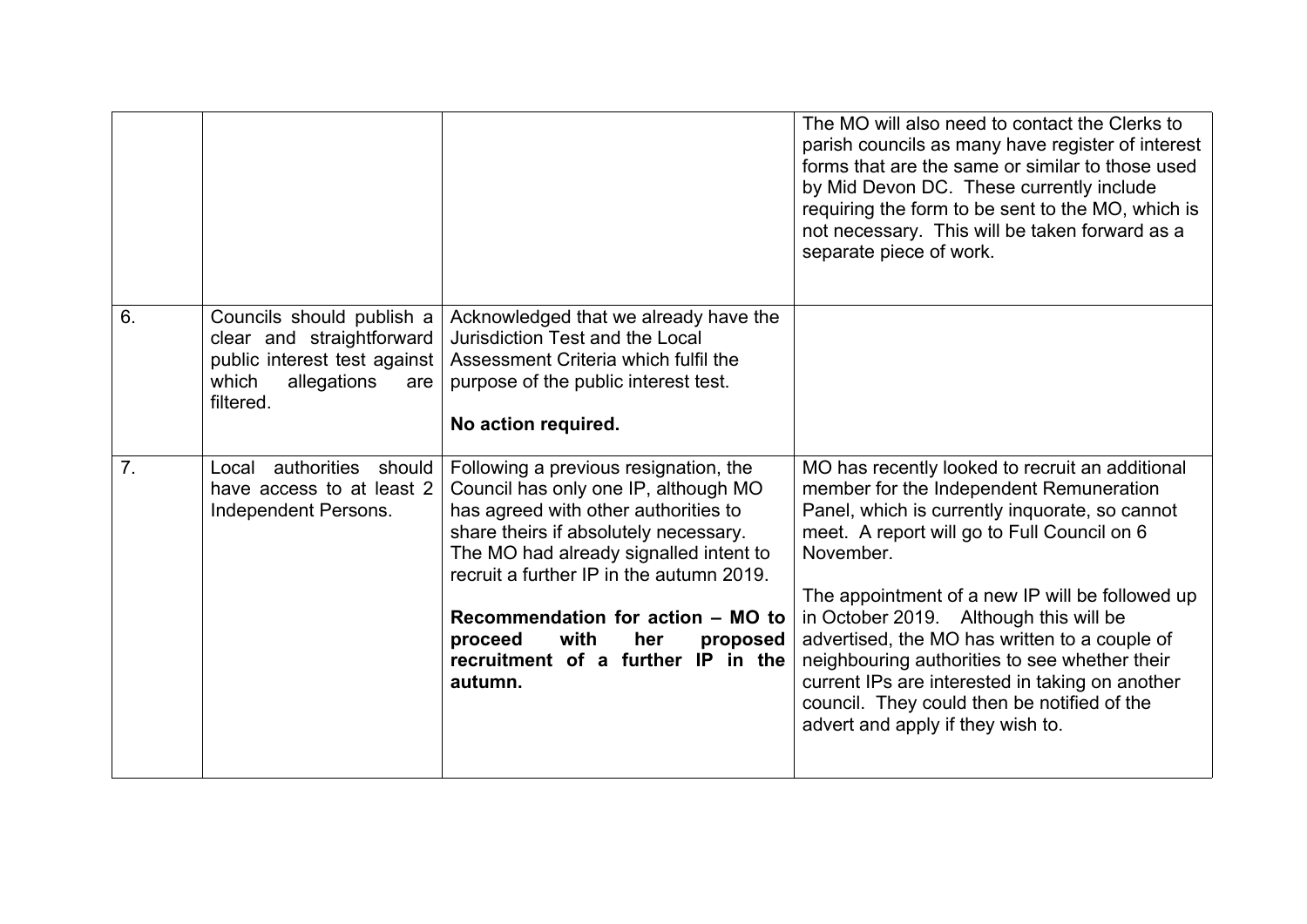| $\overline{8}$ . | An IP should be consulted<br>as to whether to undertake<br>a formal investigation on<br>an allegation, and should<br>be given the option to<br>review and comment on<br>allegations which the<br>responsible officer is<br>minded to dismiss as<br>being without merit,<br>vexatious or trivial.                                                                                                             | This already takes place and is set out in<br>the Council's procedures.<br>No action required.                                                                                                                                                        |  |
|------------------|--------------------------------------------------------------------------------------------------------------------------------------------------------------------------------------------------------------------------------------------------------------------------------------------------------------------------------------------------------------------------------------------------------------|-------------------------------------------------------------------------------------------------------------------------------------------------------------------------------------------------------------------------------------------------------|--|
| 9.               | Where a local authority<br>makes a decision on an<br>allegation of misconduct<br>following a formal<br>investigation, a decision<br>notice should be published<br>as soon as possible on its<br>website, including a brief<br>statement of facts, the<br>provisions of the code<br>engaged by the<br>allegations, the view of the<br>IP, the reasoning of the<br>decision-maker and any<br>sanction applied. | The Council would publish such a<br>decision as part of its standard reporting<br>of formal meetings – decisions on a<br>breach following formal investigation<br>already go to the Standards Sub-<br>Committee for a hearing.<br>No action required. |  |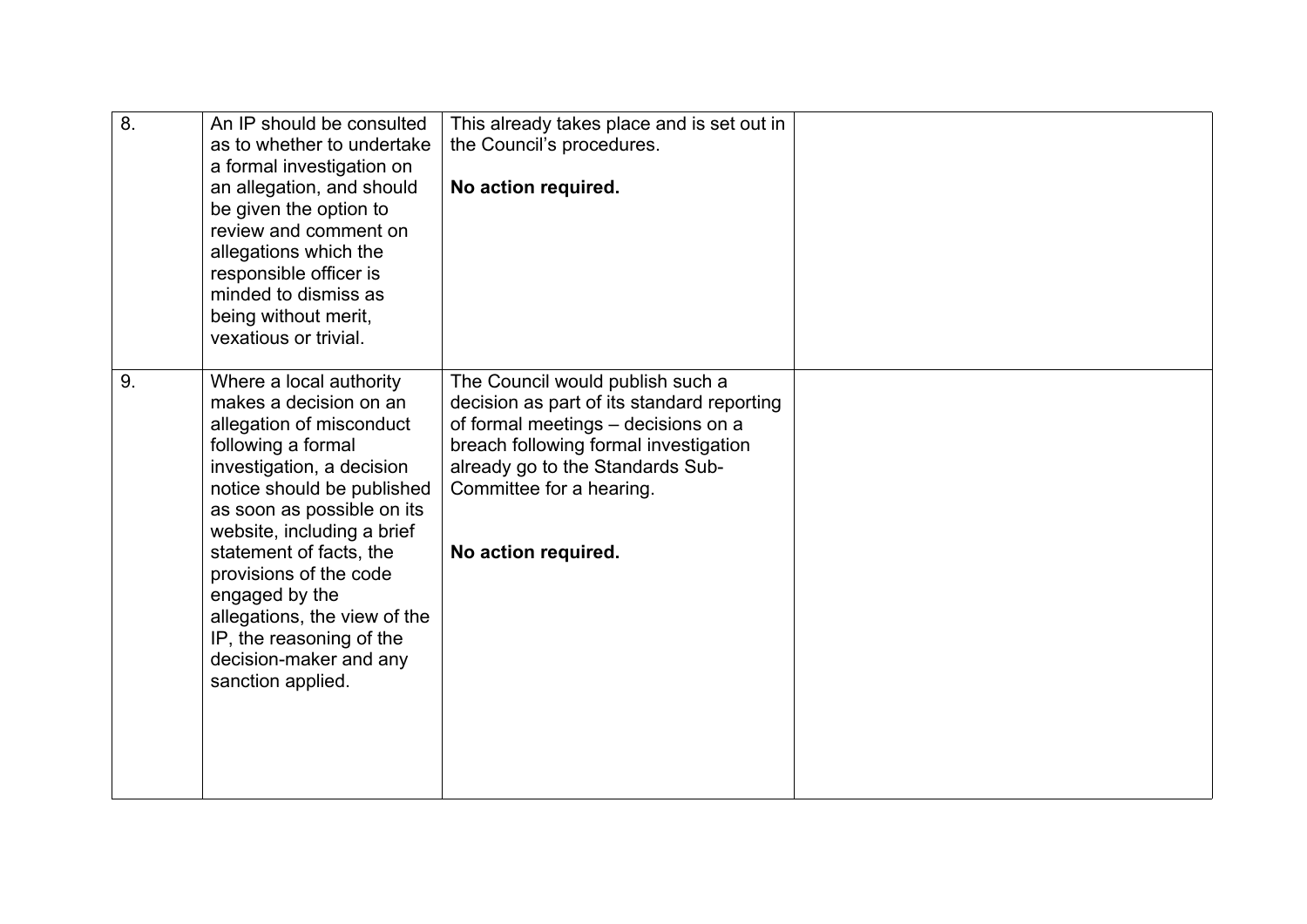| 10. | A local authority should<br>have straightforward and<br>accessible guidance on its<br>website on how to make a<br>complaint under the code<br>of conduct, the process for<br>handling complaints and<br>estimated timescales for<br>investigations and<br>outcomes. | Agreed that communication was key.<br>Process states normally 30 days for<br>Jurisdiction test and normally 30 days<br>for Local Assessment criteria. Other<br>timescales also given if it moves to<br>formal investigation. All are indicative.<br><b>Recommendation for action -</b><br>Standard email acknowledgement of<br>a complaint will outline timescales<br>with further correspondence required<br>should there be a delay (MO). | MO has created standard emails to<br>acknowledge a complaint, notify a councillor<br>(although this requires addition of content) and<br>also a standard template for consulting the<br>Independent Person (headings only). These are<br>now being used. |
|-----|---------------------------------------------------------------------------------------------------------------------------------------------------------------------------------------------------------------------------------------------------------------------|---------------------------------------------------------------------------------------------------------------------------------------------------------------------------------------------------------------------------------------------------------------------------------------------------------------------------------------------------------------------------------------------------------------------------------------------|----------------------------------------------------------------------------------------------------------------------------------------------------------------------------------------------------------------------------------------------------------|
| 11. | Formal<br>standards<br>the<br>complaints<br>about<br>conduct<br>of<br>a<br>parish<br>councillor towards a clerk<br>should be made by the<br>chair or by the parish<br>council as a whole rather<br>than the clerk in all but<br>exceptional circumstances           | Agreed that this was a matter for the<br>town and parish councils and MDDC<br>cannot insist on this. MO would not<br>reject a complaint from a Clerk (rather<br>than the Chairman) despite this<br>recommendation<br>Recommendation for action - MO to<br>draw this to the attention of the parish<br>councils.                                                                                                                             | An email was sent to all clerks on 6 August 2019.                                                                                                                                                                                                        |
| 12  | Monitoring Officers' roles<br>should include providing<br>advice, support and<br>management of<br>investigations and<br>adjudications on alleged<br>breaches to parish<br>councils within the remit of                                                              | The role of the MO was in the<br>Constitution. She felt well supported by<br>Leadership Team, but was aware of<br>current financial challenges in terms of<br>resources, so was looking to manage<br>the workload as far as possible without<br>adding to those challenges.                                                                                                                                                                 |                                                                                                                                                                                                                                                          |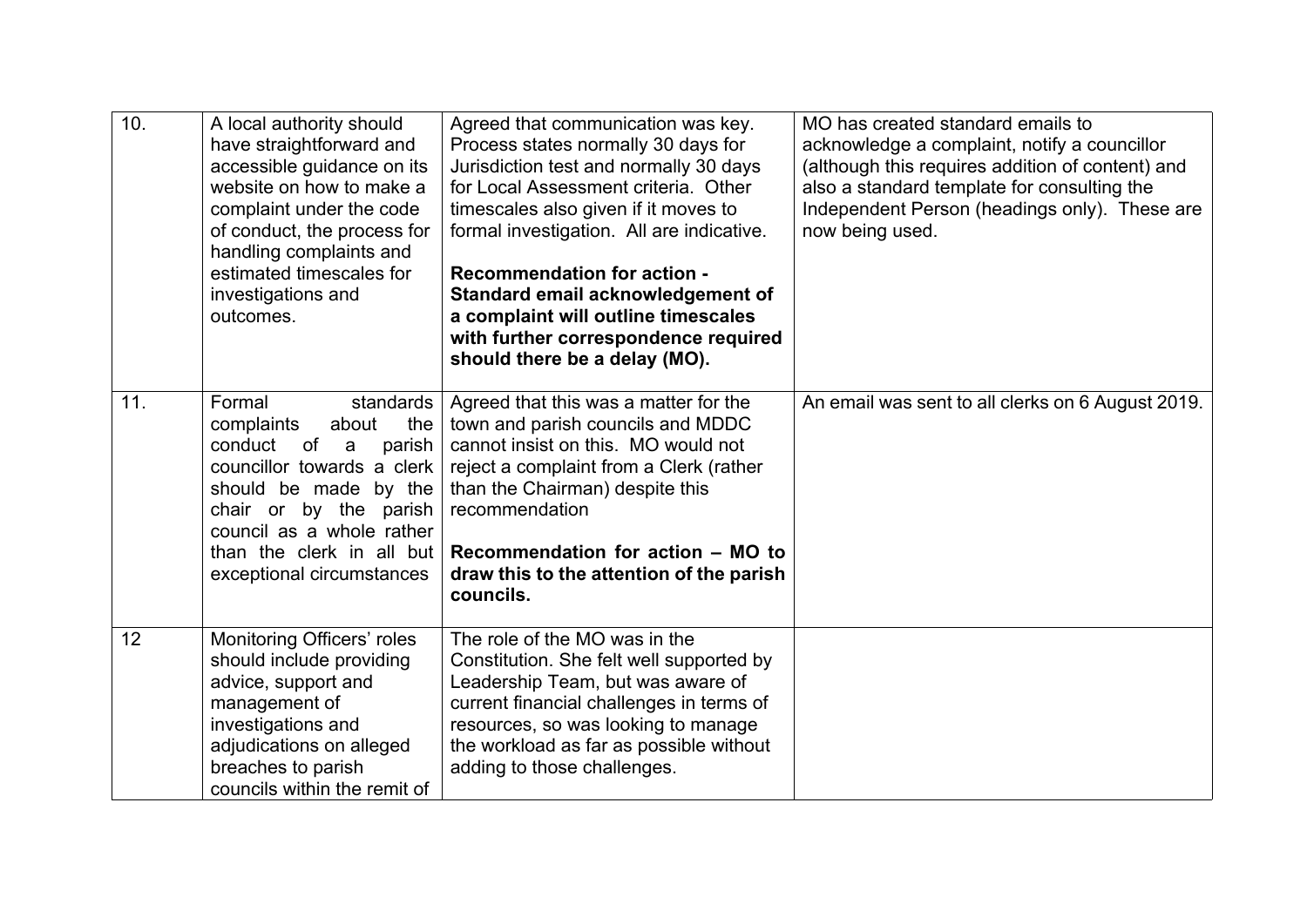|    | the principal authority.<br>They should be provided<br>with adequate training,<br>corporate support and<br>resources to undertake the<br>work.                                                                                                                                                                                                                                          | No further action required.                                                                                                                                                                                                                                                                                                                                            |                                                                                                                                                                                                                                                                                                                                                                                                                                                                                                                                           |
|----|-----------------------------------------------------------------------------------------------------------------------------------------------------------------------------------------------------------------------------------------------------------------------------------------------------------------------------------------------------------------------------------------|------------------------------------------------------------------------------------------------------------------------------------------------------------------------------------------------------------------------------------------------------------------------------------------------------------------------------------------------------------------------|-------------------------------------------------------------------------------------------------------------------------------------------------------------------------------------------------------------------------------------------------------------------------------------------------------------------------------------------------------------------------------------------------------------------------------------------------------------------------------------------------------------------------------------------|
| 13 | A local authority should<br>have procedures in place<br>to address any conflicts of<br>interest when undertaking<br>a standards investigation.<br>Possible steps should<br>include asking the MO<br>from a different authority to<br>undertake the<br>investigation.                                                                                                                    | No formal procedure in place.<br>If there were to be a conflict of interest.<br>then another authority or external<br>investigator would be contacted as a<br>matter of course.<br>No action required                                                                                                                                                                  |                                                                                                                                                                                                                                                                                                                                                                                                                                                                                                                                           |
| 14 | Councils should report on<br>separate bodies they have<br>set up or which they own<br>as part of their annual<br>governance statement,<br>and give a full picture of<br>their relationship with<br>those bodies. Separate<br>bodies created by local<br>authorities should abide by<br>the Nolan principle of<br>openness, and publish<br>their board agendas and<br>minutes and annual | Acknowledged that 3 Rivers was<br>considered within the Annual<br>Governance Statement and by the Audit<br>Committee.<br>Consideration was given to how open<br>the company should be. The<br>Committee's report acknowledged the<br>challenge of commercial and<br>confidential information, so this needs to<br>be handled with care before any<br>decision is made. | In early August, the MO looked at the websites<br>of local authority housing development<br>companies around the country - although many<br>such companies are barely off the ground and<br>do not have websites. Of those that do, none<br>examined were publishing these documents<br>online. From a wider search, the MO selected<br>the following for closer scrutiny:<br><b>Big Sky Developments Limited</b><br><b>Fortior Homes</b><br><b>Bridge Homes Yorkshire</b><br>Sempra Homes Limited<br><b>Chapter Homes Durham Limited</b> |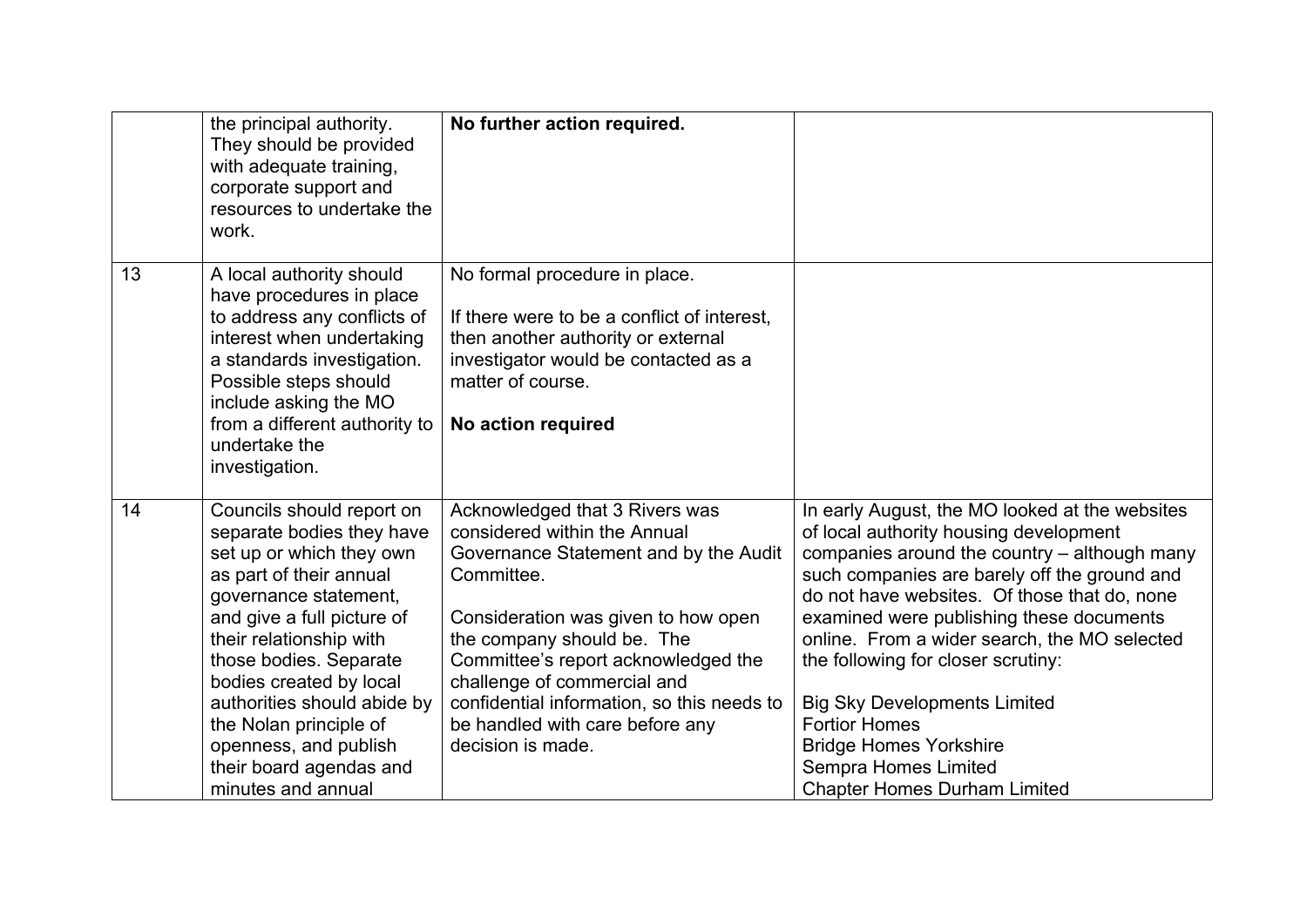| reports in an accessible<br>place. | Recommendation for action - MO to<br>consider further the suggestion of<br>publication of board minutes etc. and | The MO posted a question about this on a forum<br>for local government lawyers, which is also                                                                                                                                                                                                                                                                                 |
|------------------------------------|------------------------------------------------------------------------------------------------------------------|-------------------------------------------------------------------------------------------------------------------------------------------------------------------------------------------------------------------------------------------------------------------------------------------------------------------------------------------------------------------------------|
|                                    | report back.                                                                                                     | viewed by some private sector consultants.<br>The MO is concerned about commercial<br>confidentiality and sensitivity. Allied to that is<br>the risk that, were the Council (as shareholder)<br>to seek to impose such a requirement, the board<br>meetings may become fairly bland and light on<br>detail.                                                                   |
|                                    |                                                                                                                  | Unless a particular decision or resolution were<br>required (for Companies House, HMRC or other<br>purposes) by a properly convened board<br>meeting, more business may be transacted<br>informally to preserve commercial<br>confidentiality. This would be a risk due to a<br>reduced audit trail – for the company and for the<br>Council as shareholder.                  |
|                                    |                                                                                                                  | The MO has looked at some board agendas and<br>minutes to see the level of detail currently<br>contained within them. The MO finds that these<br>documents, particularly the minutes, contain<br>personal data and commercially sensitive<br>information for both 3 Rivers and third party<br>owners, developers and contractors. This<br>should not be in the public domain. |